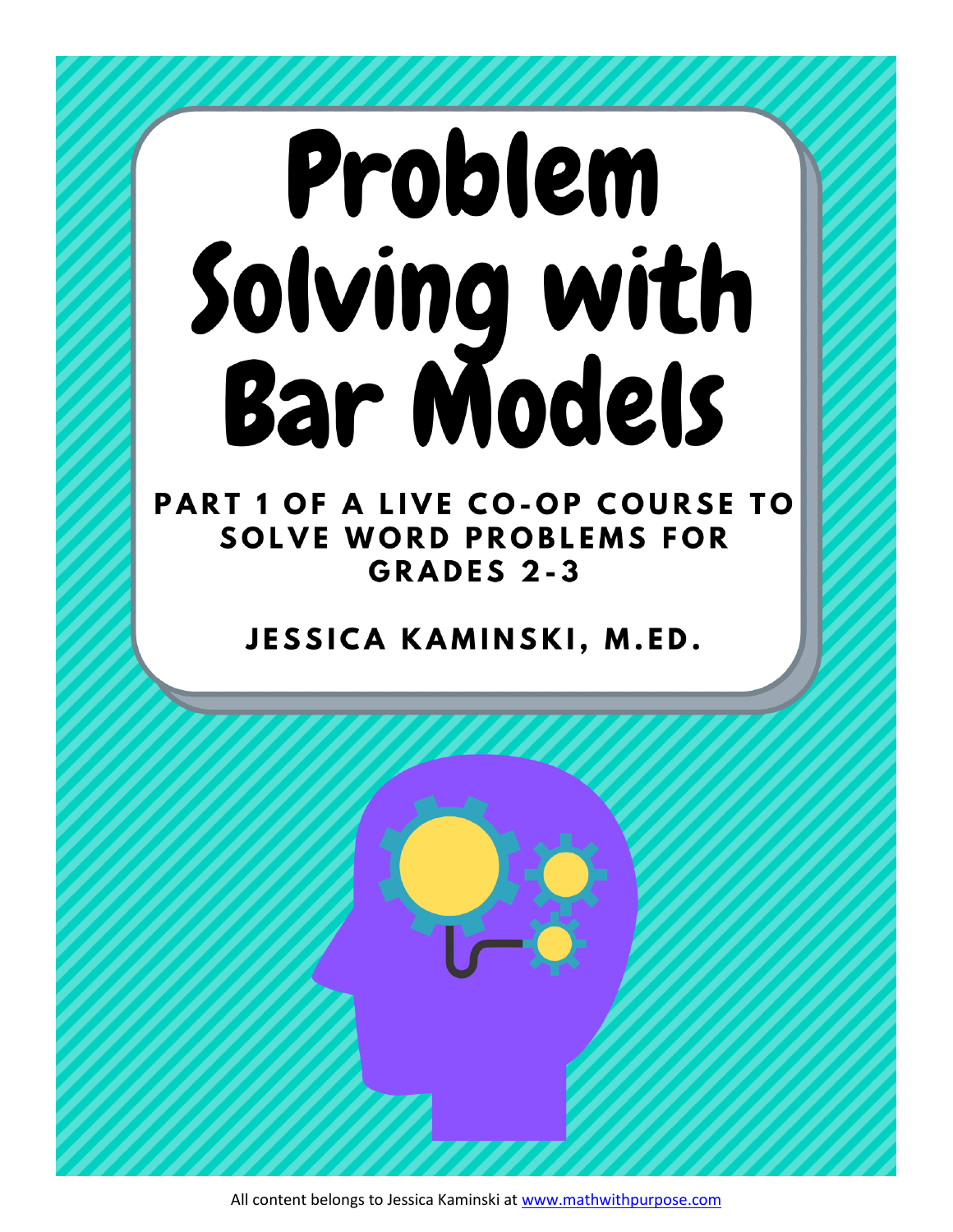Dear Prospective Families and Students,

This 3-week live learning experience is designed to provide your student with an opportunity to work with a certified teacher while making friends all over the world to engage in meaningful mathematics. Students will meet once a week to participate in a live class and then be given opportunities to continue the learning at home with provided resources and materials specific to standards and their textbook. Parents also will have the opportunity to ask their own questions about the course and content at both the beginning and end of the course.

Each family will be expected to take part in the course with the provided course contract. This must be signed and returned before beginning the course. Please take a moment to look through the information to see what all is included and be prepared to ask questions at the Parent Support Session held LIVE on Wednesday, March 2 at 1:30-2:00 PM EST.

Thank you for considering! I look forward to working with you!

Your Teacher, Jessica Kaminski

# Jezzica Kaminzki, M. Ed.

Jessica has been a certified educator for over bachelor's degree in Elementary Education and a master's degree in Gifted Education.

classrooms. As the author of the 2020 Math in Focus Third Grade Teacher's Edition and Mathematics 2nd-5th Grade Teacher's

way that make math meaningful and fun.

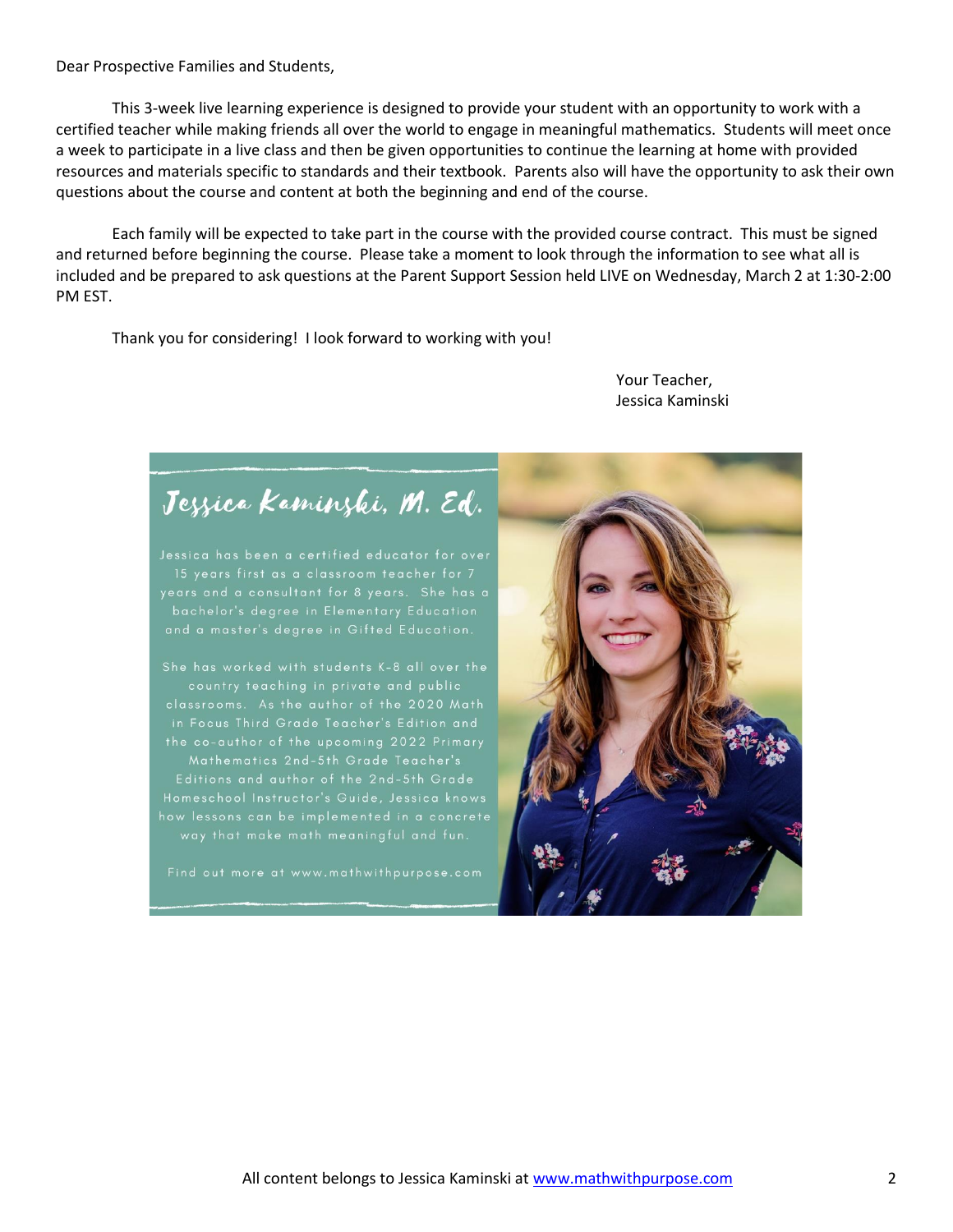## Problem Solving with Bar Models Course Weekly Syllabus

\*Due to the beta nature of this course, the resources provided will be added each week as content is created.

| <b>Meeting Date</b> | <b>Topic and Goals</b>                                                                                                                                                 | <b>Resources</b>                                                                                |
|---------------------|------------------------------------------------------------------------------------------------------------------------------------------------------------------------|-------------------------------------------------------------------------------------------------|
|                     |                                                                                                                                                                        | Printable, Digital, Video                                                                       |
| Parent Info Session | <b>Parent Support Session</b>                                                                                                                                          | <b>Printable Resources</b>                                                                      |
|                     | • Expectations and Goals                                                                                                                                               | • Course Syllabus                                                                               |
|                     | • How you can support                                                                                                                                                  | • Student Contract (needs to be returned and signed)                                            |
|                     | your child at home                                                                                                                                                     |                                                                                                 |
|                     | • How can I support your                                                                                                                                               |                                                                                                 |
|                     | child's learning?                                                                                                                                                      |                                                                                                 |
| Session 1           | The Meaning of Sum and                                                                                                                                                 | <b>Printable Resources:</b>                                                                     |
|                     | <b>Difference</b><br>· Use concrete experiences<br>to model the sum and<br>difference<br>• Show how these can be<br>written with addition and<br>subtraction equations | • The Problem Solving Handbook: Solving Addition and Subtraction Word Problems Using Bar Models |
|                     |                                                                                                                                                                        | • Sum or Difference Card Game                                                                   |
|                     |                                                                                                                                                                        | <b>Digital Resources:</b>                                                                       |
|                     |                                                                                                                                                                        | • Lesson Work Mat via Google Slides                                                             |
|                     |                                                                                                                                                                        | . Understanding Sum and Difference: Explore how these words are modeled for addition and        |
|                     |                                                                                                                                                                        | subtraction.                                                                                    |
|                     |                                                                                                                                                                        |                                                                                                 |
| Session 2           | <b>Part-Part-Whole</b>                                                                                                                                                 | <b>Printable Teaching Resources:</b>                                                            |
|                     | • Learn about the part-                                                                                                                                                | . The Problem Solving Handbook: Solving Addition and Subtraction Word Problems Using Bar Models |
|                     | part-whole form of                                                                                                                                                     | · Weekly Lesson Plan ideas                                                                      |
|                     | addition and subtraction                                                                                                                                               | • Bar Model Posters                                                                             |
|                     | • Relate addition and<br>subtraction to number<br>bonds<br>• Model basic forms of<br>word problems using bar<br>models and number bonds                                | • Number Bond Flash Cards                                                                       |
|                     |                                                                                                                                                                        | • Number Bond Work Mat                                                                          |
|                     |                                                                                                                                                                        | <b>Digital Teaching Resources:</b>                                                              |
|                     |                                                                                                                                                                        | • Lesson Work Mat via Google Slides                                                             |
|                     |                                                                                                                                                                        | <b>Video Resources:</b>                                                                         |
|                     |                                                                                                                                                                        | . Number Bonds: Learn how number bonds can help to solve addition and subtraction problems.     |
|                     |                                                                                                                                                                        | . Add To: Result Unknown Parts 1-3: These three videos show how addition can be shown with the  |
|                     |                                                                                                                                                                        | action of adding to a quantity.                                                                 |
|                     |                                                                                                                                                                        | . Take From: Result Unknown Parts 1-3: These three videos show how subtraction can be shown as  |
|                     |                                                                                                                                                                        | the action of taking away from a quantity.                                                      |
|                     |                                                                                                                                                                        | . Put Together/Take Apart: Total Unknown Parts 1-3: These three videos show how quantities can  |
|                     |                                                                                                                                                                        | have two parts. These can be found by adding the parts together or subtracting a part.          |
|                     |                                                                                                                                                                        |                                                                                                 |
|                     |                                                                                                                                                                        |                                                                                                 |
|                     |                                                                                                                                                                        |                                                                                                 |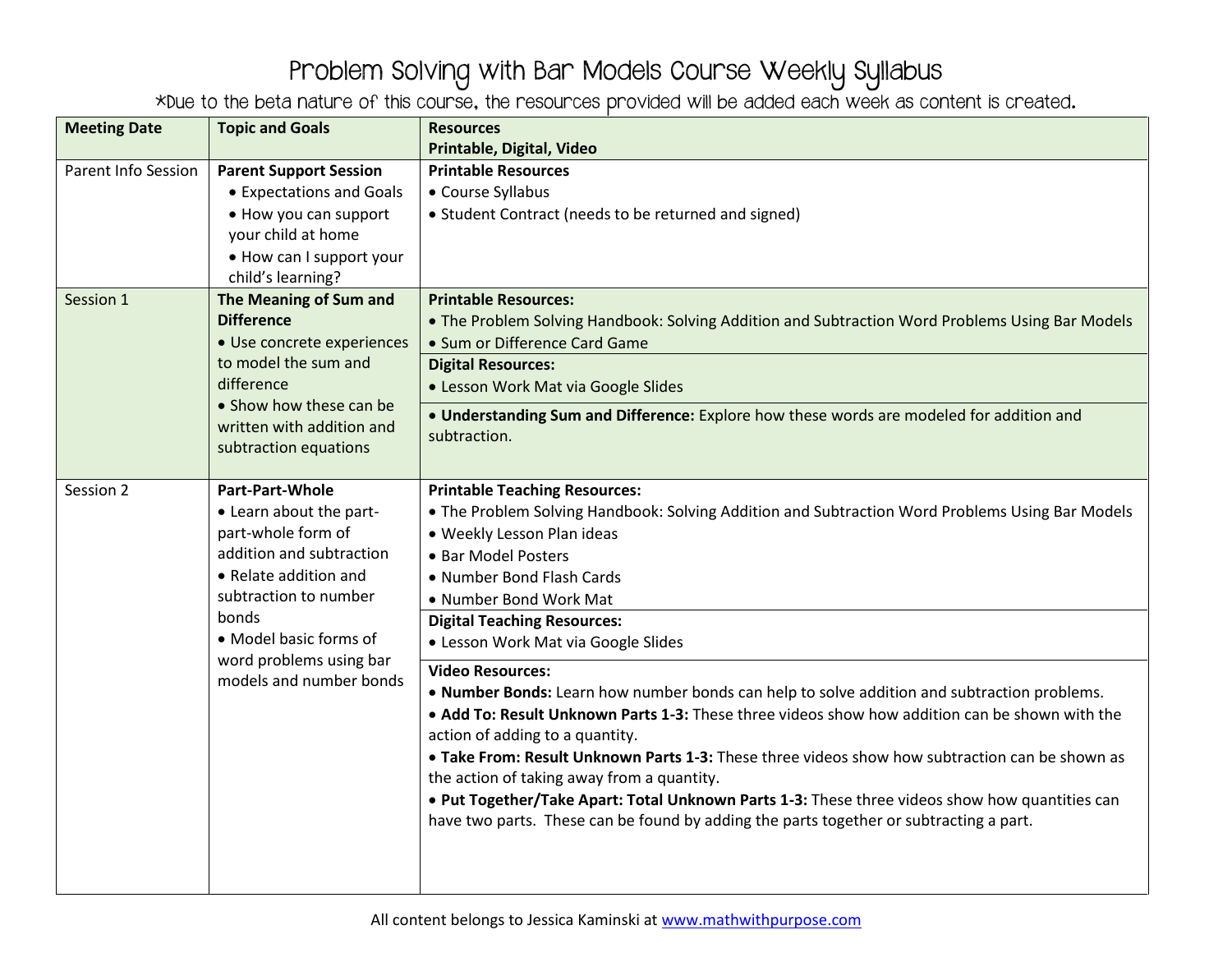| Session 3 | <b>Part-Part-Whole and</b>   | <b>Printable Resources:</b>                                                                      |
|-----------|------------------------------|--------------------------------------------------------------------------------------------------|
|           | <b>Beyond</b>                | . The Problem Solving Handbook: Solving Addition and Subtraction Word Problems Using Bar Models  |
|           | · Solve change unknown,      | . Weekly Lesson Plan ideas                                                                       |
|           | start unknown, put           | • Fact Family Resources                                                                          |
|           | together, and take apart     | • Bar Model Posters                                                                              |
|           | addition and subtraction     | <b>Digital Resources:</b>                                                                        |
|           | situations                   | • Lesson Work Mat via Google Slides                                                              |
|           | • Understand the             | <b>Video Resources:</b>                                                                          |
|           | relationship to the inverse  | • Bar Models: Part-Whole Models: This video shows an example of solving word problems with the   |
|           | operations of addition and   | part-whole bar model.                                                                            |
|           | subtraction using number     | . Part-Whole Model Understanding: This video explains how to move from concrete to the bar       |
|           | bonds                        | model.                                                                                           |
|           |                              | . Add To: Change Unknown Parts 1-3: These three videos show how solve addition problems that     |
|           |                              | have a change unknown.                                                                           |
|           |                              | . Add To: Start Unknown Parts 1-3: These three videos model using inverse operations to solve an |
|           |                              | addition problem with the start is unknown.                                                      |
|           |                              | . Take From: Change Unknown Parts 1-3: These three videos model how to use part-whole            |
|           |                              | understanding when the change is unknown.                                                        |
|           |                              | . Take From: Start Unknown Parts 1-3: These student videos show how inverse operations can be    |
|           |                              | used when the start is unknown.                                                                  |
|           |                              | . Put Together/Take Apart: Addend Unknown Parts 1-3: These three videos explore the part-whole   |
|           |                              | relationship of a number of objects.                                                             |
| Session 4 | <b>Additive Comparison</b>   | <b>Printable Resources:</b>                                                                      |
|           | <b>Situations</b>            | . The Problem Solving Handbook: Solving Addition and Subtraction Word Problems Using Bar Models  |
|           | • Understand the meaning     | • Lesson Plan Resources                                                                          |
|           | of more, less, and fewer     | • Reading Comprehension Resources                                                                |
|           | when comparing quantities    | • Bar Model Posters                                                                              |
|           | • Understand when to add     | <b>Digital Resources:</b>                                                                        |
|           | or subtract based on         | · Lesson Plan Mat via Google Slides                                                              |
|           | models and not key words     |                                                                                                  |
|           | • Relate models to show      | <b>Video Resources:</b>                                                                          |
|           | that numbers are             | • Compare Using More: Difference Unknown Parts 1-3: These student videos explore comparison      |
|           | composed of other<br>numbers | problems when the word more is used.                                                             |
|           |                              | • Compare Using Fewer: Difference Unknown Parts 1-3: These three videos help students compare    |
|           |                              | quantities when using the word fewer or less.                                                    |
|           |                              | • Compare Using More: Bigger Unknown Parts 1-3: These three videos explore finding the bigger    |
|           |                              | quantity using the word more.                                                                    |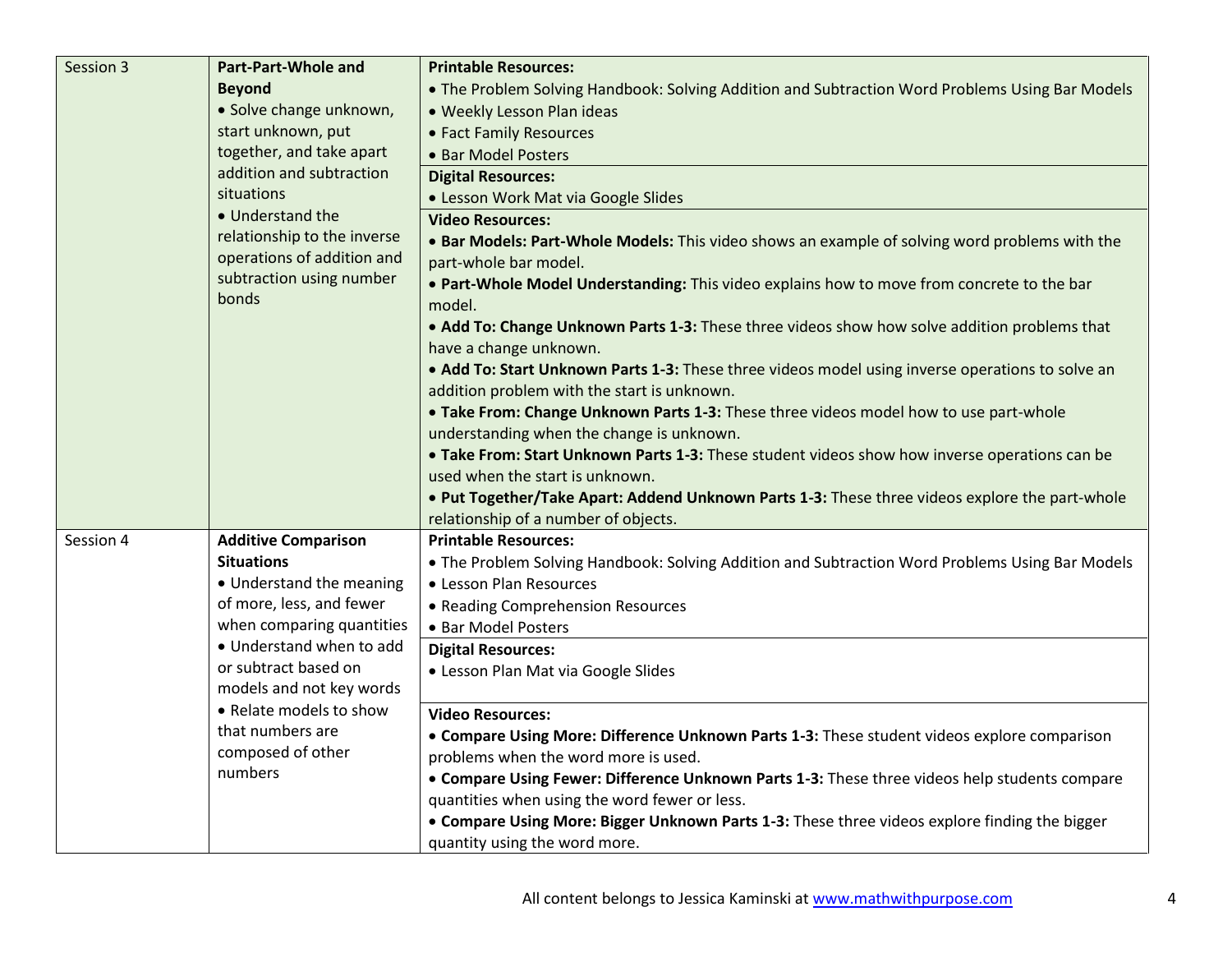|                     |                                                                                                                                                                                           | . Compare Using Fewer/Less: Bigger Unknown Parts 1-3: These three videos help students find the<br>bigger quantity when fewer or less is used.<br>. Compare Using More: Smaller Unknown Parts 1-3: These three videos explore finding the smaller<br>quantity when using more to compare.<br>• Compare Using Fewer/Less: Smaller Unknown Parts 1-3: These three videos help compare                                                                   |
|---------------------|-------------------------------------------------------------------------------------------------------------------------------------------------------------------------------------------|-------------------------------------------------------------------------------------------------------------------------------------------------------------------------------------------------------------------------------------------------------------------------------------------------------------------------------------------------------------------------------------------------------------------------------------------------------|
|                     |                                                                                                                                                                                           | quantities to find the smaller quantity when fewer or less is used.                                                                                                                                                                                                                                                                                                                                                                                   |
| Session 5           | <b>Multi-Step Problems</b><br>• Solve two-part<br>problems involving both<br>part-whole and<br>comparison problems<br>• Solve two-step<br>problems using both<br>addition and subtraction | <b>Printable Resources:</b><br>. The Problem Solving Handbook: Solving Addition and Subtraction Word Problems Using Bar Models<br>• Problem Solving Work Mat<br>• Printable Word Problem Match<br>• School Trip Performance Task<br>. Weekly Lesson Plan Ideas<br><b>Digital Resources:</b><br>• Lesson Work Mat via Google Slides<br><b>Video Resources:</b><br>. Use the Part 3 of any of the previous videos modeling the different word problems. |
| During Sessions 4-6 | <b>Optional Parent Coaching</b>                                                                                                                                                           |                                                                                                                                                                                                                                                                                                                                                                                                                                                       |
|                     | <b>Sessions</b>                                                                                                                                                                           |                                                                                                                                                                                                                                                                                                                                                                                                                                                       |
|                     | • 15-minute Zoom to                                                                                                                                                                       |                                                                                                                                                                                                                                                                                                                                                                                                                                                       |
|                     | discuss student progress                                                                                                                                                                  |                                                                                                                                                                                                                                                                                                                                                                                                                                                       |
|                     | • Next steps for each<br>student                                                                                                                                                          |                                                                                                                                                                                                                                                                                                                                                                                                                                                       |
| Session 6           | <b>Putting It All Together</b><br>• Solve real-world<br>problems involving both<br>addition and subtraction                                                                               | <b>Printable Resources:</b><br>• School Trip Performance Task<br>• Course Objective Checklist<br><b>Digital Resources</b>                                                                                                                                                                                                                                                                                                                             |
|                     | • Apply bar models to<br>solving problems<br>involving money and<br>measurement                                                                                                           | • Review Game Template                                                                                                                                                                                                                                                                                                                                                                                                                                |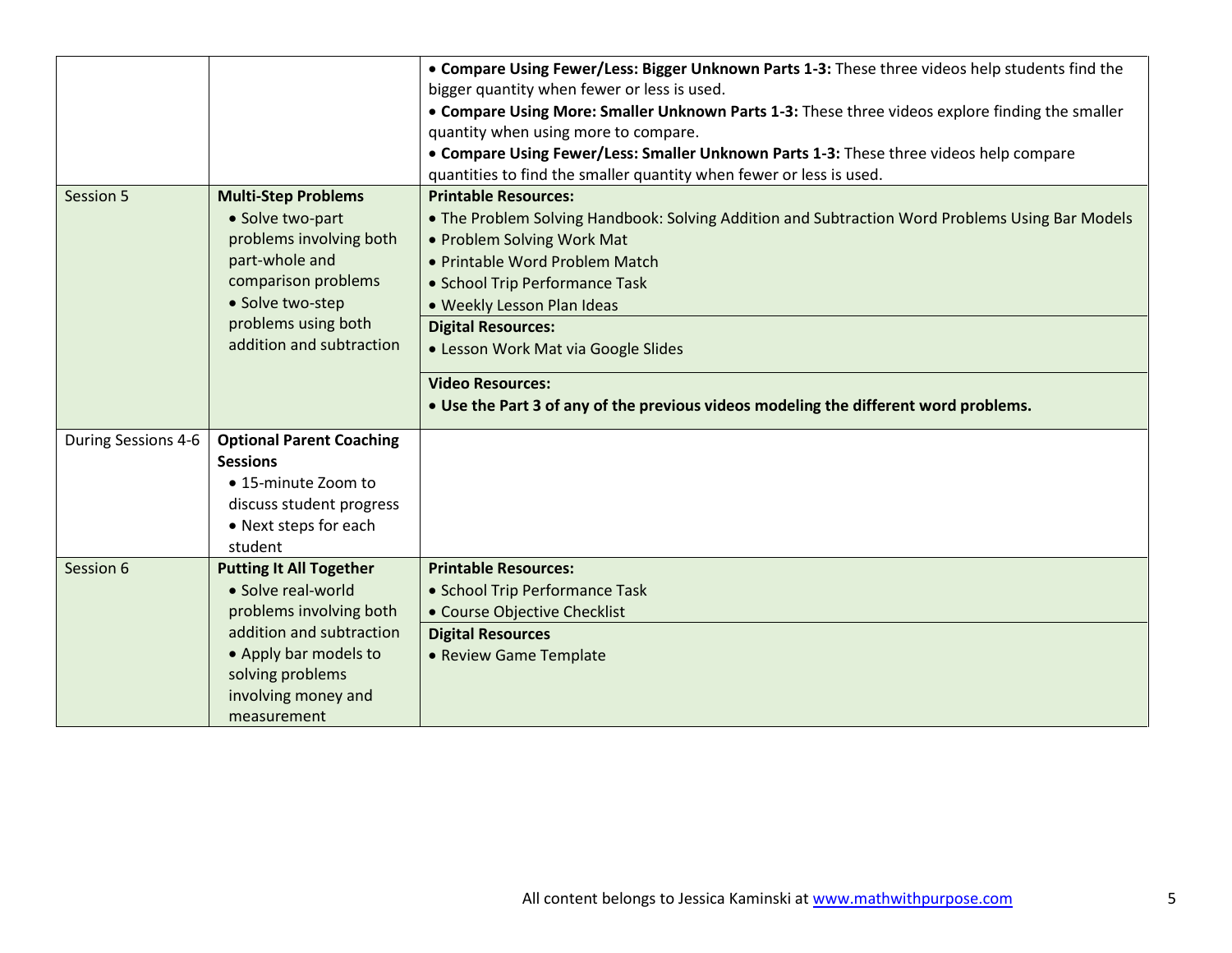# Problem Solving Part 1 Course Q & A

#### What are the goals of the course?

This course will help students understand the meaning of all 15 addition and subtraction word problem scenarios when solving word problems. Students will learn comprehension strategies to make sense of word problems in the class while practicing using their own copies of The Problem Solving Handbook for Addition and Subtraction with extra video lessons. Students will learn how bar models can help make sense of the problem and show the operation by solving multi-step problems involving addition and subtraction. The course will end with a culminating activity where students are able to try out the different strategies to learn how to solve realworld problems.

#### What grade levels are best suited for the course?

This course is best designed for students in Grades 2-3 who have already learned to work with basic operations. These word problems will require students to add and subtract with and without renaming up to 4 digit numbers. Students do not need to have a bar modeling background and will learn more about the skill throughout the course. This is Part 1 of a series of courses addressing bar models. This will lay the foundation for the other courses.

## How many students are going to be part of the course?

The course will be held weekly via a Zoom call using video and audio. To keep the course engaging and provide scaffolded instruction, there will be a limit of 12 students to each course. There will be a waiting list provided. In the event that there are more than 20 students who sign up, the possibility of other courses will be considered due to available time/instructors.

#### How will the course be conducted?

The course will be held weekly using a Zoom room with video and audio. Students will interact during the class using Google slides and other digital technology. Materials for the course will be placed in the Teachable course format. Zoom sessions will be recorded (with parent consent) and placed in the Module for review. Recordings will only be available during the length of the course in the Teachable format and will be deleted once the course is finished. However, the printable content will be available for life.

## What will be expected of my student?

Each student will be expected to attend each week at the specific time and be a good classmate. Students should be an active participant in the class while maintaining a respectful attitude towards others. Students will be asked to answer questions and show his or her thinking during the class while using audio, video and the provided technology tools.

# What will be expected of the parents?

Parents will be expected to attend the first meet and greet session to discuss the course held on March 2, 2022 to discuss expectations and requirements. Parents will be asked to be available to your student during each weekly session to help your student with any issues especially during the first session. Parents are encouraged to use the provided weekly materials to continue the content throughout the week so that your student can work towards proficiency for the following lessons.